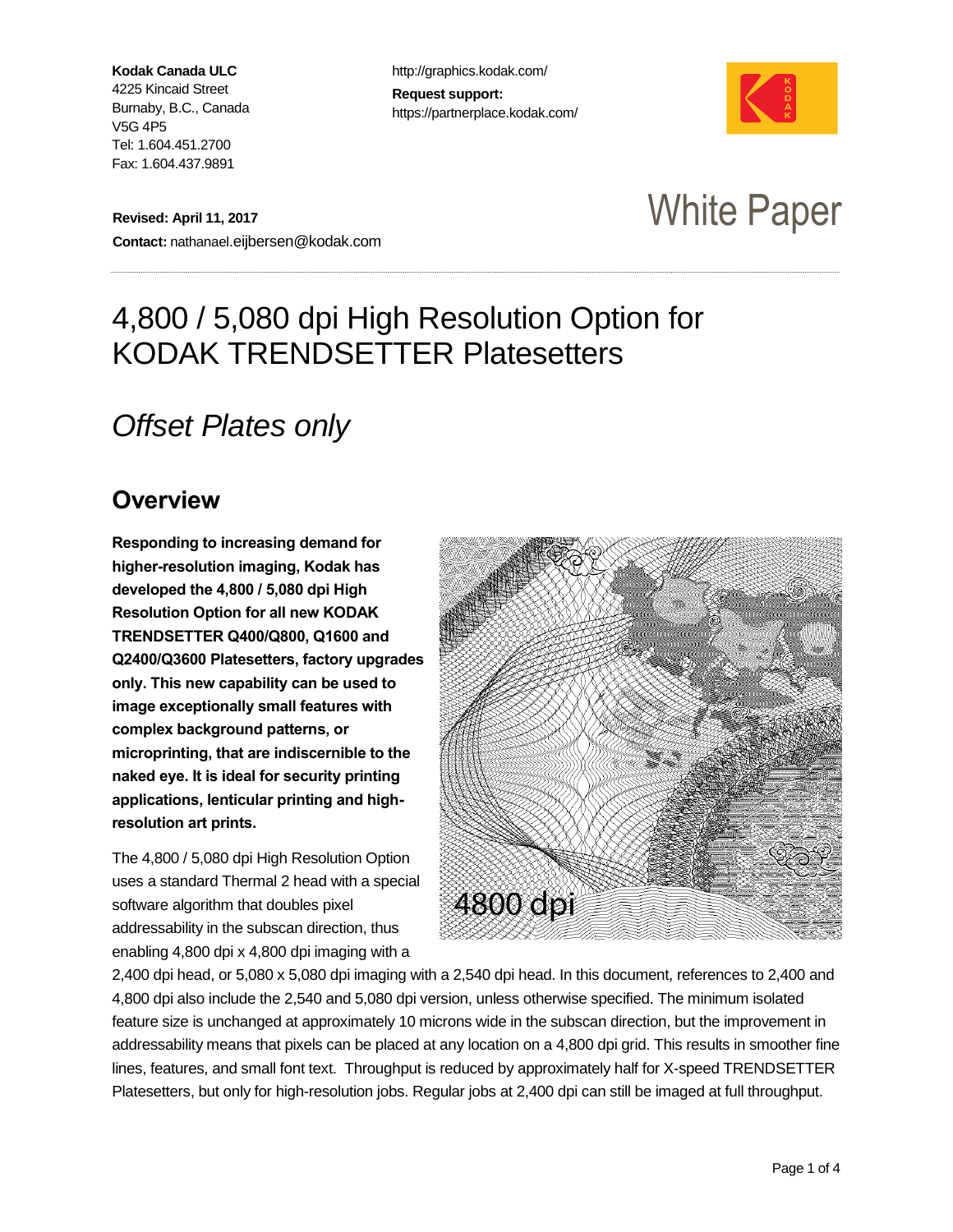# White Paper



### *Applications*

Kodak continues to recommend standard 2,400 dpi imaging for most applications. The effect of higher resolution can only be seen on very fine features viewed under magnification, so higher resolution should not have a visible impact on image quality for most jobs. However, the new 4,800 / 5,080 High Resolution Option opens opportunities for the following applications:

**MICROPRINTING (SMALL TEXT) / GUILLOCHE (SWIRLING PATTERN):** Extremely detailed output can be used for high-resolution art printing and for accurate reproduction of the small text sizes that are required for bond and other certificate printing. Text is generally small enough to be indiscernible to the naked eye.

**SECURITY APPLICATIONS:** 4,800 x 4,800 dpi resolution can be used to image small, highly detailed features that are difficult to reproduce, so that copies are visibly distinguishable from the original. Typical images include main image components overlaid by a secondary pattern of fine lines, background patterns of wavy lines of variable width, and very small font text.

**LENTICULAR APPLICATIONS:** Variable mainscan resolution (VMR) allows printers to accommodate slight variations in the lens pitch. With 4,800 dpi fixed resolution now available in both mainscan and subscan, the base images can be rendered with a high level of detail, resulting in impressive 3D, motion, flips, or morphing effects.

### *How it works*

Higher resolution in the mainscan (around the drum) direction is not new; it has long been available through the Variable Mainscan Resolution option. The resolution in the subscan direction is set with the internal optics of the thermal head. At 2,400 dpi, each pixel is 5.3 µm high by 10.6 µm wide, and previously, pixels could only be placed on the 2,400 dpi grid with allowable pixel positions spaced 10.6 µm apart.

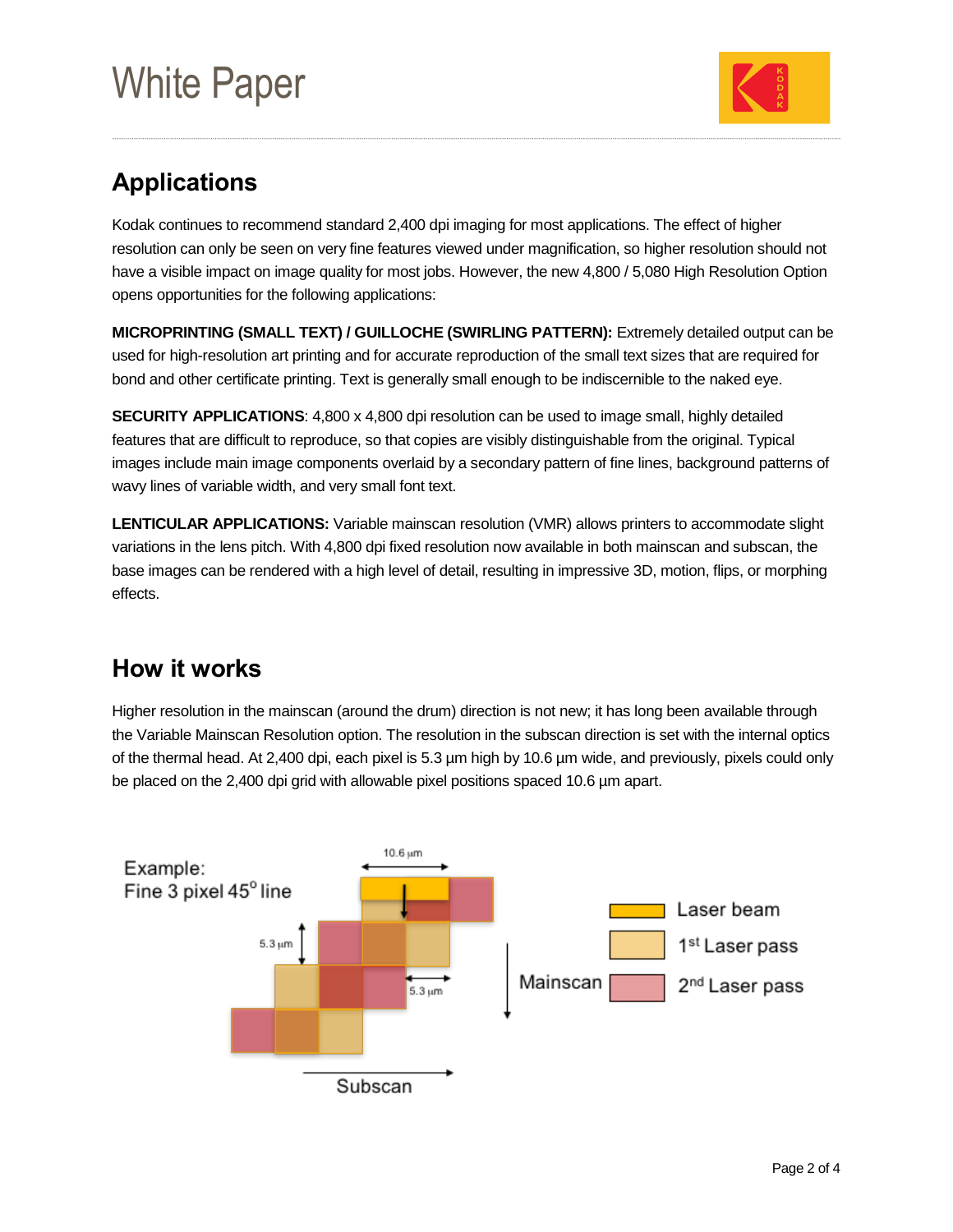# White Paper



### *Media*

Due to the fine features that may be imaged, this option requires high-resolution media. KODAK ELECTRA XD and ELECTRA MAX Thermal Plates are currently the only qualified plates.

The option applies to *offset plates only* and is not qualified for any other media, such as KODAK DITR Thermal Film.

### *Throughput*

When imaging at doubled resolution, throughput is reduced by approximately half. The carriage speed is reduced so it advances by half a swath per drum revolution, thereby doubling the imaging time. In addition, the thermal head has a lower maximum drumspeed for imaging at higher resolution in the mainscan direction. This may also cause an increase in imaging time depending on the device and media.

The overall effect on throughput depends on the rated speed of the device. On F-speed TRENDSETTER Platesetters, the impact is less because the imaging time is a smaller proportion of the total cycle time for one plate.

The throughput for jobs imaged at 2,400 dpi is unchanged from a device without the 4,800 / 5,080 dpi High Resolution Option (i.e. standard F or X speed). See the CTP Media Imaging Performance Database for details of the throughput for each configuration.

### *Screening*

KODAK PRINERGY 7 Workflow supports the following types of screening at 4,800 dpi:

- KODAK MAXTONE Screening**:** MAXTONE Screening is available in the full range of dot shapes and line rulings, at 4,800 and 5,080 dpi.
- KODAK STACCATO Screening**:** Currently, STACCATO Screening at 4,800 dpi as a pixel-doubled version of STACCATO Screening at 2,400 dpi. STACCATO Screening will be upgraded in a future version of PRINERGY Workflow so that it demonstrates true 4,800 dpi feature sizes. STACCATO Screening at 5,080 dpi will also be made available.
- KODAK MAXTONE SX Screening**:** MAXTONE SX Screening is available in PRINERGY Workflow up to 200 lpi at 4,800 dpi. MAXTONE SX Screening will be available with an extended linescreen set and at resolutions up to 5,080 dpi in PRINERGY 8 Workflow.